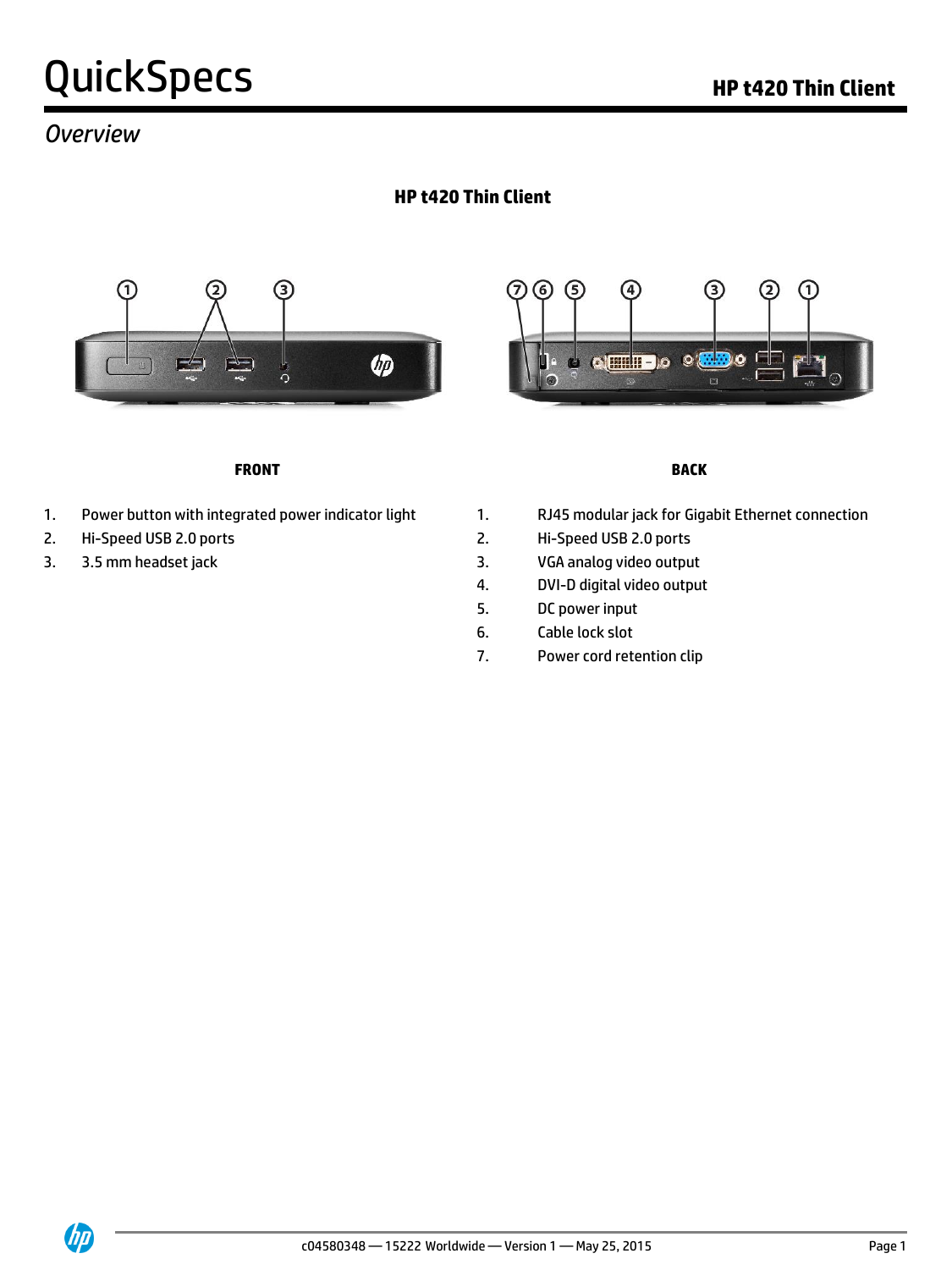## *Overview*

#### **Hardware features:**

- Compact 0.88 liter thin client; convenient horizontal orientation with fixed rubber feet; mount almost anywhere with an integrated VESA 100 mounting system
- AMD GX-209JA System-on-Chip (SOC), including a 1.0 GHz dual core APU and discrete-level GPU
- Integrated 2 GB DDR3L SDRAM system memory; 1,066 MT/s data transfer rate<sup>1</sup>
- 8 GB or 16 GB capacity flash memory storage on internal Super Speed USB 3.0 modules
- Active thermal management monitors component operating temperatures, throttles SOC operation if appropriate, and prevents unit thermal shutdown
- Integrated Gigabit Ethernet LAN module; rear access RJ45 modular jack
- Optional 802.11n 2x2 dual band Wi-Fi Adapter with Bluetooth **2**
- One VGA analog video output and one DVI-D digital video output**<sup>3</sup>** .
- Two Hi-Speed USB 2.0 front access ports and two Hi-Speed USB 2.0 rear access ports. The two rear access ports are typically utilized by the keyboard and mouse.
- **•** Front access headset jack
- ENERGY STAR® certified and EPEAT® Gold registered in the United States. **<sup>4</sup>** Post-consumer recycled plastics content greater than 25% total unit plastics (by weight)
- Low halogen materials**<sup>5</sup>**

**<sup>1</sup>** Graphics chipset uses part of the total system memory (RAM) for graphics performance. System memory dedicated to graphics performance is not available for other use by other programs.

**<sup>2</sup>** 802.11n is an optional or add on feature. Use of Wi-Fi module requires Wi-Fi access point and Internet service. Availability of public Wi-Fi access points is limited.

**<sup>3</sup>** The use of dual displays attached to models configured with the Microsoft Windows Embedded Standard 7E operating system is not recommended due to the system's limited SDRAM. Less than optimal performance from the thin client and the displays could be experienced.

**<sup>4</sup>** EPEAT® registered where applicable. EPEAT registration varies by country. Se[e www.epeat.net](http://www.epeat.net/) for registration status by country.

**<sup>5</sup>**External power supplies, power cords, cables and peripherals are not low halogen. Service parts obtained after purchase may not be low halogen

#### **HP ThinPro with HP Smart Zero Core (32-bit) operating system:**

- HP's purpose-built Linux®-based thin client operating systems.
- Easy-to-use, easy-to-configure, user-friendly Graphical User Interface (GUI).
- Locked-down file system and low-maintenance upkeep.
- Two operating systems in one. Enjoy the flexibility to choose between a locked-down and simple environment with HP Smart Zero Core, or the more robust HP ThinPro desktop-style interface.
- Boot directly into a user log-in on the server or portal with no device training or user interface required.
- Configure multiple user experiences with individual Snapshots so you can always roll back to a "last known good" setting when executing updates.
- ICA and RDP support for accessing Citrix® and Windows resources.
- VMware® Horizon View PCoIP support for accessing VMware Horizon View sessions.
- VDI broker support includes VMware Horizon View, Citrix<sup>®</sup> XenDesktop®.
- Multimedia and USB redirection support.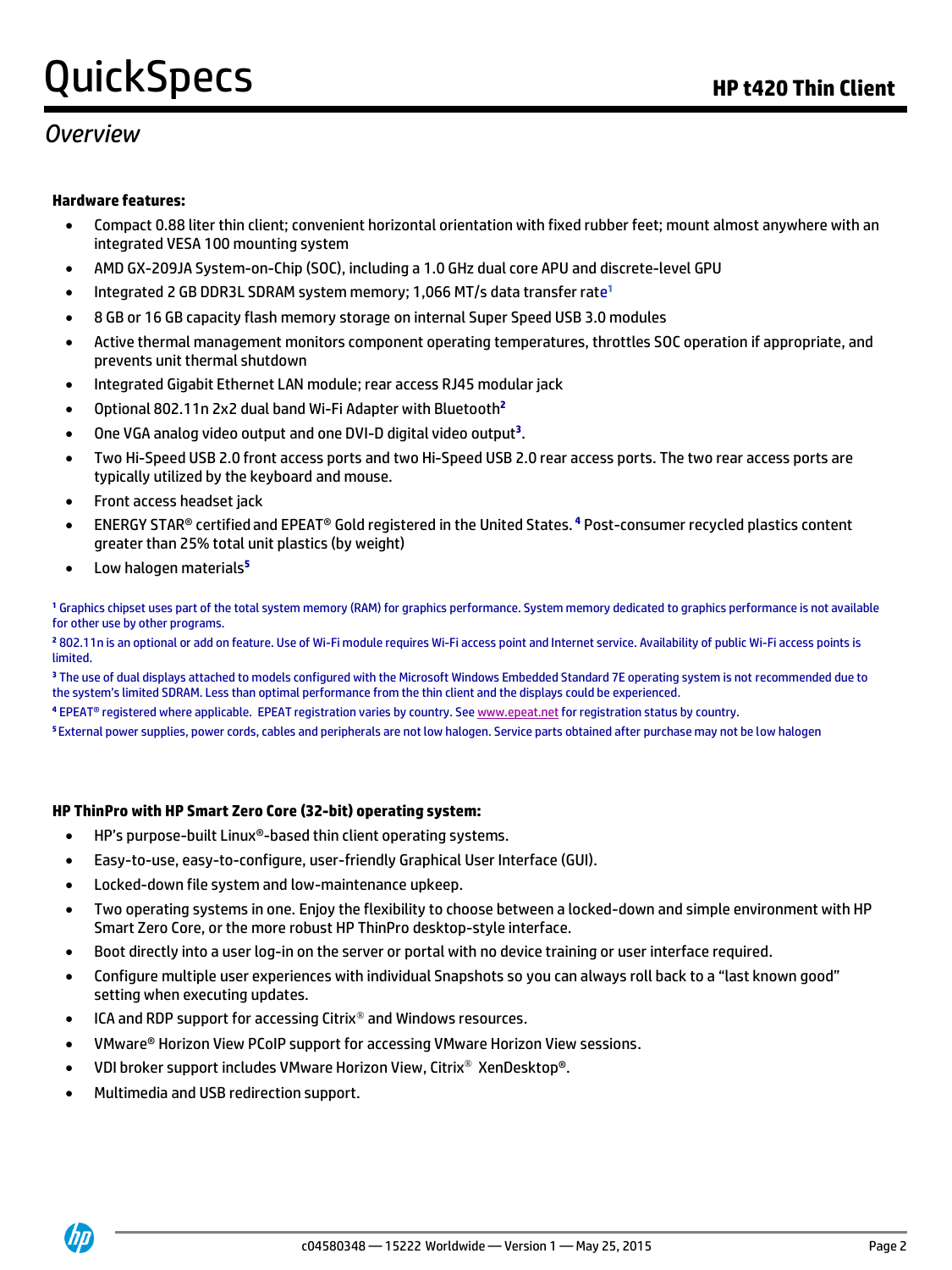## *Overview*

#### **Windows Embedded Standard 7E (32-bit) software features:**

- Microsoft® WES 7E with support for RemoteFX provides a rich user experience.
- Microsoft Internet Explorer for genuine Internet browsing and Web-application interfaces.
- Excellent multimedia experience and enhanced USB device support in VDI environments.
- Protocol support from Citrix Receiver 4.2, RDP 8.1 w/RemoteFX, and VMware Horizon Client 3.2.
- Enhanced Write Filter (EWF) and File-Based Write Filter (FBWF) provide complete flexibility to protect the entire flash storage device, or configure areas of the drive for persistent access by local applications.
- Microsoft Firewall for enhanced data security.
- Support 802.1x LAN-based authentication for greater security.

#### **HP Easy Shell 3.0:**

- Simplify the HP Thin Client Windows Embedded user experience with HP Easy Shell.
- Deny or limit access to apps and websites with precisely tailored controls and a simple interface.
- Deploy quickly without additional costs, training or hardware requirements.
- Supports cloud infrastructures, a web browser, applications and kiosk environments.

#### **HP Device Manager software features:**

- View and manage all your HP thin clients from anywhere through a network connection.
- Quickly and efficiently deliver add-ons, drivers and Service Pack updates with just a few clicks.
- Quickly view your install base with a new graphical user interface.
- Get a range of management and reporting functions, including configuration, automatic device discovery, device grouping for easy recognition, security certificate assignments, and FTP loading of images.
- Customize administration tasks and scripting.

#### **Warranty:**

Three-year hardware limited warranty in most regions. Optional HP Care Pack Services are extended service contracts available for protection beyond your standard limited warranty. For more details visit http://www.hp.com/go/cpc..

Citrix and XenDesktop are trademarks of Citrix Systems, Inc. and/or one more of its subsidiaries, and may be registered in the United States Patent and Trademark Office and in other countries.

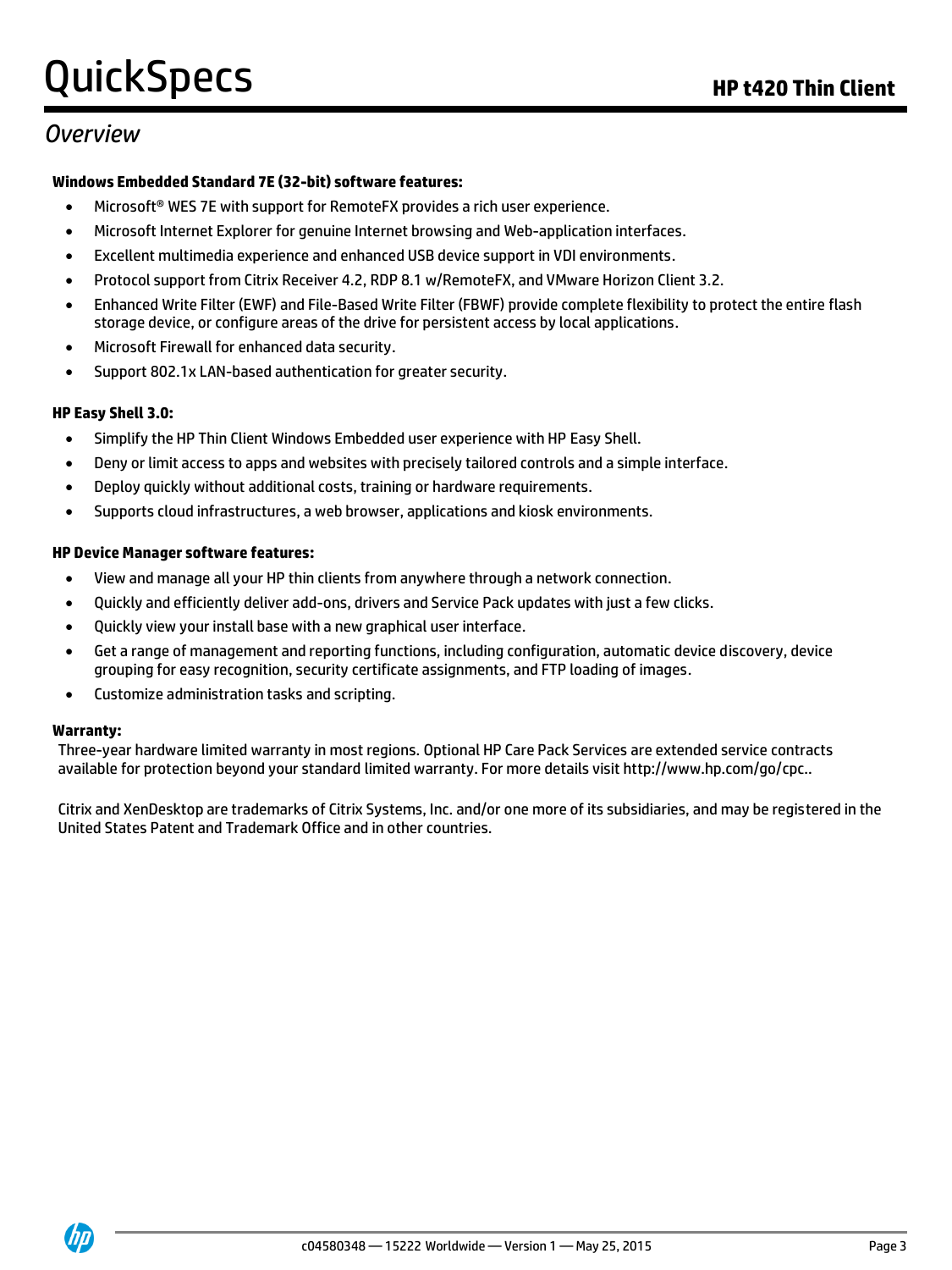## *Technical Specifications*

## **OPERATING SYSTEMS**

HP Smart Zero Core (32-bit) HP ThinPro (32-bit) Windows® Embedded Standard 7E (32-bit)

### **PROCESSOR**

AMD G-Series GX-209JA System-on-Chip (SOC), including a 1.0 GHz dual core APU and discrete-level GPU

#### **MEMORY**

| Type:                               | <b>DDR3L SDRAM</b>              |
|-------------------------------------|---------------------------------|
| Data Rate:                          | Transfer rates up to 1,066 MT/s |
| Peak Transfer Rate:                 | 8,533 MB/s                      |
| Number of slots:                    | 0; memory soldered down to PCA  |
| Available capacities <sup>6</sup> : | 2 GB; memory not upgradable     |

**<sup>6</sup>** The GPU uses part of the total SDRAM system memory for graphics performance. System memory dedicated to graphics performance is not available for other use by other programs.

### **STORAGE**

| Type:                 | Multi-Level Cell (MLC) NAND flash memory |  |
|-----------------------|------------------------------------------|--|
| Slot type:            | Super Speed USB 3.0                      |  |
| Number of slots:      |                                          |  |
| Available capacities: | 8 GB, 16 GB                              |  |

#### **GRAPHICS**

- Discrete-level graphics processor embedded alongside the AMD x86 CPU complex
- Dedicated graphics memory controller; highly-optimized 128-bit engine, capable of processing multiple pixels per clock
- Two independent display controllers enabling dual displays in extended or clone modes
	- o DVI-D digital video output supports single-line DVI with resolutions of up to 1920 x 1200 @ 60 Hz, 24 bpp
	- o VGA analog video output supports resolutions of up to 1920 x 1200 @ 60 Hz, 30 bpp

**NOTE:** Factors such as the capability and EDID information returned by the attached monitor, the interface used (VGA or DVI-D) and dual monitor mode may limit the availability of modes, color depth, and/or refresh rate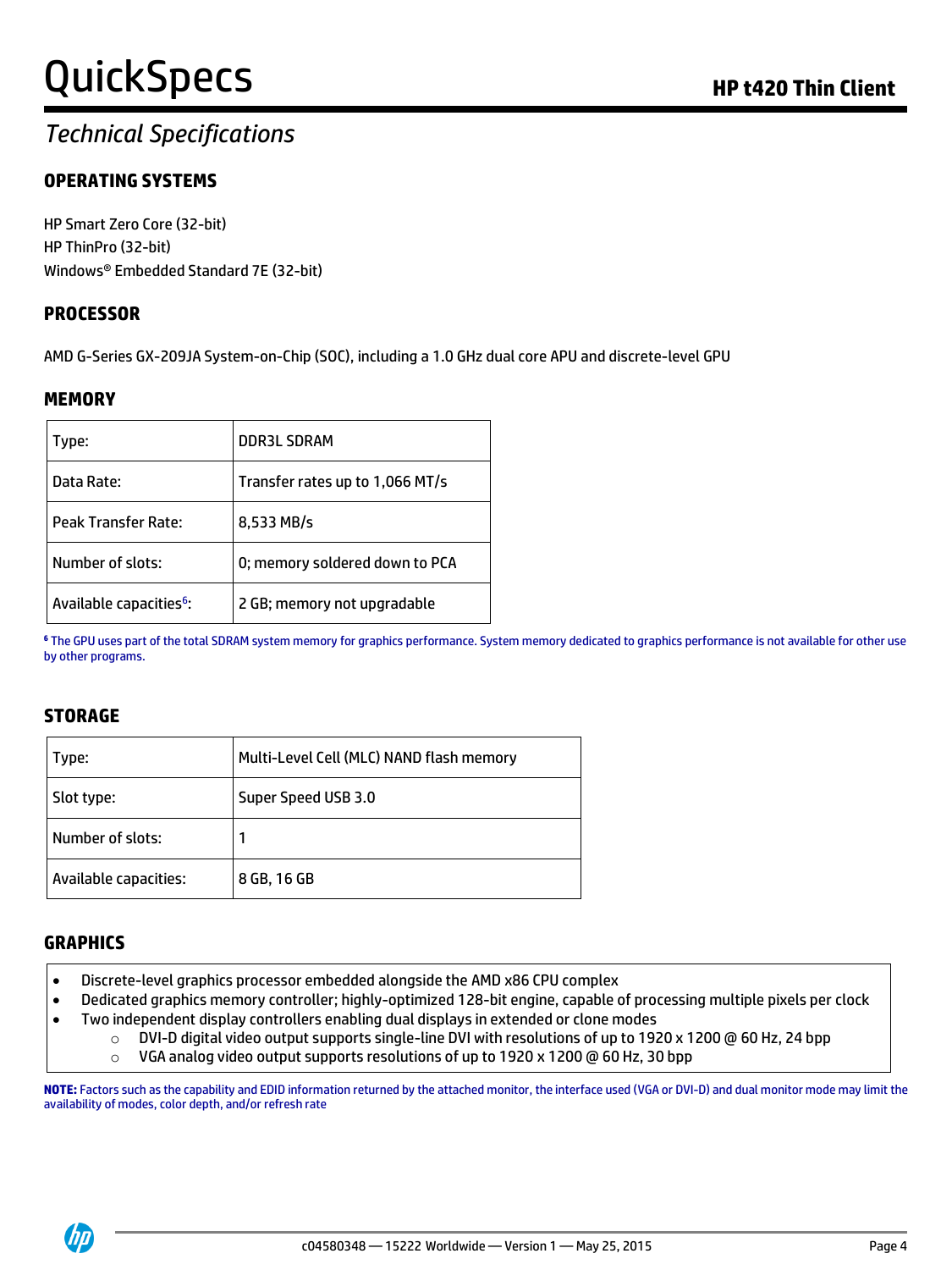## *Technical Specifications*

## **INPUT/OUTPUT**

| Hi-Speed<br><b>USB 2.0</b> | Front access:<br>2 x ports<br>2 x ports<br>Rear access:                                                                                                                                                                                                                                                                                              |
|----------------------------|------------------------------------------------------------------------------------------------------------------------------------------------------------------------------------------------------------------------------------------------------------------------------------------------------------------------------------------------------|
|                            | NOTE: the keyboard and mouse will typically consume the two rear ports                                                                                                                                                                                                                                                                               |
| Video                      | 1 x DVI-D digital video output<br>1 x VGA analog video output<br>NOTE: the use of dual displays attached to models configured with the Microsoft Windows Embedded Standard 7E operating system is<br>not recommended due to the system's limited SDRAM. Less than optimal performance from the thin client and the displays could be<br>experienced. |
| Audio                      | 3.5 mm headset jack on front panel marked with a headset icon<br><b>NOTE:</b> the t420 does not include an internal PC speaker. All audio must be produced using peripheral devices, i.e. headsets, headphones,<br>speakers, connected to the system through the 3.5 mm headset jack.                                                                |
| <b>Network</b>             | RJ45 modular jack for Gigabit Ethernet network interface                                                                                                                                                                                                                                                                                             |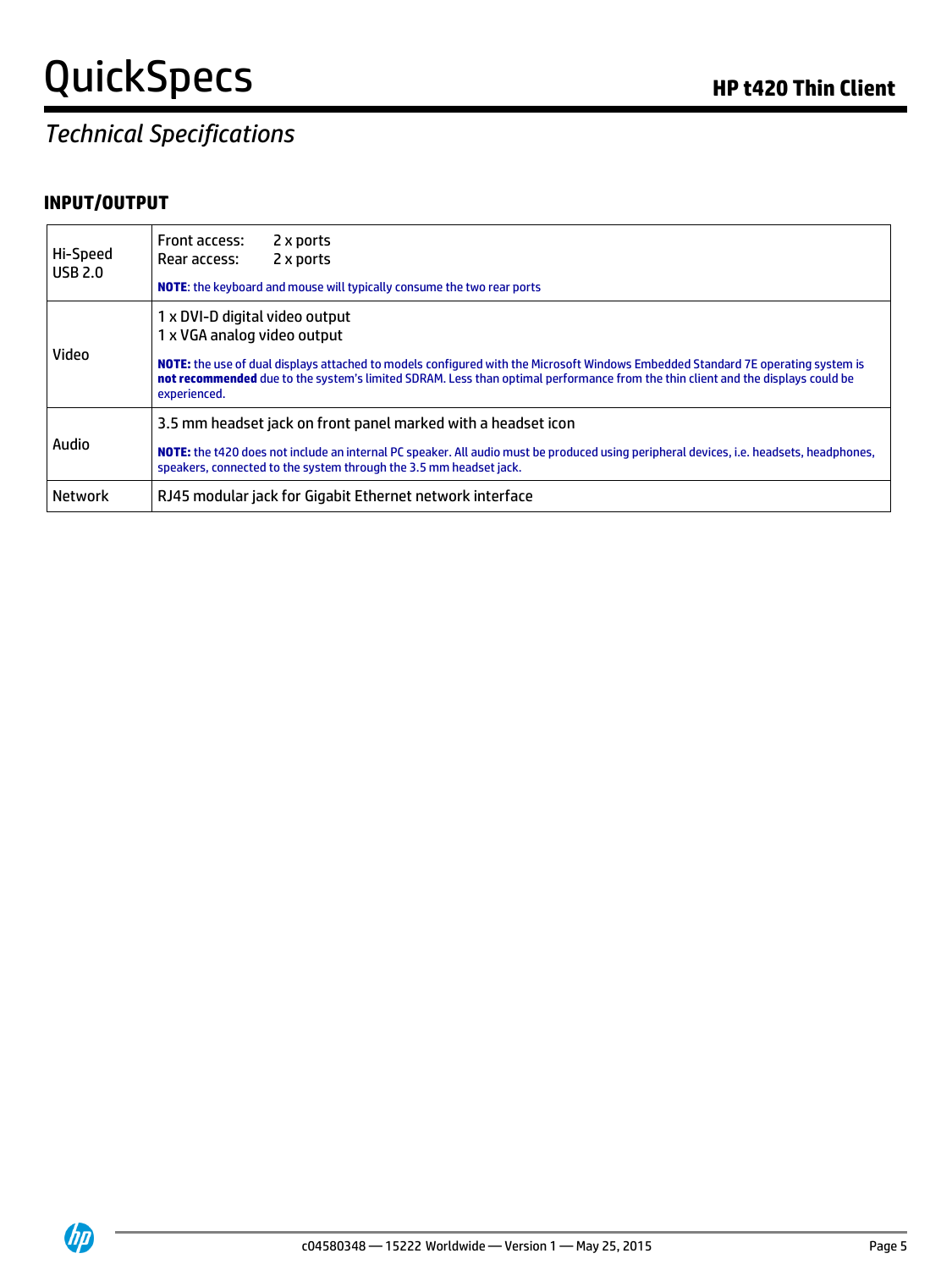## *Technical Specifications*

## **HARDWARE SECURITY**

- Security lock slot (cable lock sold separately)
- Built-in power cord retention clip

### **HARDWARE NETWORKING**

- Gigabit Ethernet
- Wake on LAN (WOL)
- PXE
- TCP/IP with DNS and DHCP

### **SOFTWARE NETWORKING**

|                                                 | <b>HP ThinPro</b> | <b>HP Smart Zero Core</b> | WES 7E |
|-------------------------------------------------|-------------------|---------------------------|--------|
| <b>Point-to-Point Protocol (PPP)</b>            |                   |                           |        |
| Point-to-Point over Ethernet (PPPoE)            |                   |                           |        |
| Direct Connection through RS-232                |                   |                           |        |
| <b>Point-to-Point Tunneling Protocol (PPTP)</b> |                   |                           |        |
| Layer-2 Tunneling Protocol (L2TP)               |                   |                           |        |
| Server Network Time Protocol (SNTP)             |                   |                           |        |

### **WI-FI NETWORK ADAPTER (SELECT MODELS)**

| Adapter <sup>7</sup>  | Broadcom 802.11n 2x2 Wi-Fi Network Interface with Bluetooth <sup>®</sup>                                                                                                             |  |  |
|-----------------------|--------------------------------------------------------------------------------------------------------------------------------------------------------------------------------------|--|--|
| <b>Main Chipset</b>   | Broadcom BCM43228 + BCM20702                                                                                                                                                         |  |  |
| <b>Wi-Fi Function</b> | IEEE802.11a; IEEE802.11b; IEEE802.11g; IEEE 802.11n                                                                                                                                  |  |  |
| <b>Form Factor</b>    | PCI Express mini card with dual, internal antennas                                                                                                                                   |  |  |
| Data Rate             | 802.11a: 54, 48, 36, 24, 18, 12, 9, 6 Mbps<br>802.11b: 11, 5.5, 2, 1 Mbps<br>802.11q: 54, 48, 36, 24, 18, 12, 9, 6 Mbps<br>802.11n: MCS 0 to 15 for HT20MHz; MCS 0 to 15 for HT40MHz |  |  |
| <b>Security</b>       | WPS, WPA, WPA2, WEP 64bit & 128bit, IEEE 802.11x,<br><b>IEEE 802.11i</b>                                                                                                             |  |  |

**<sup>7</sup>** 802.11 is an optional or add on feature. Use of Wi-Fi module requires Wi-Fi access point and Internet service. Availability of public Wi-Fi access points is limited.

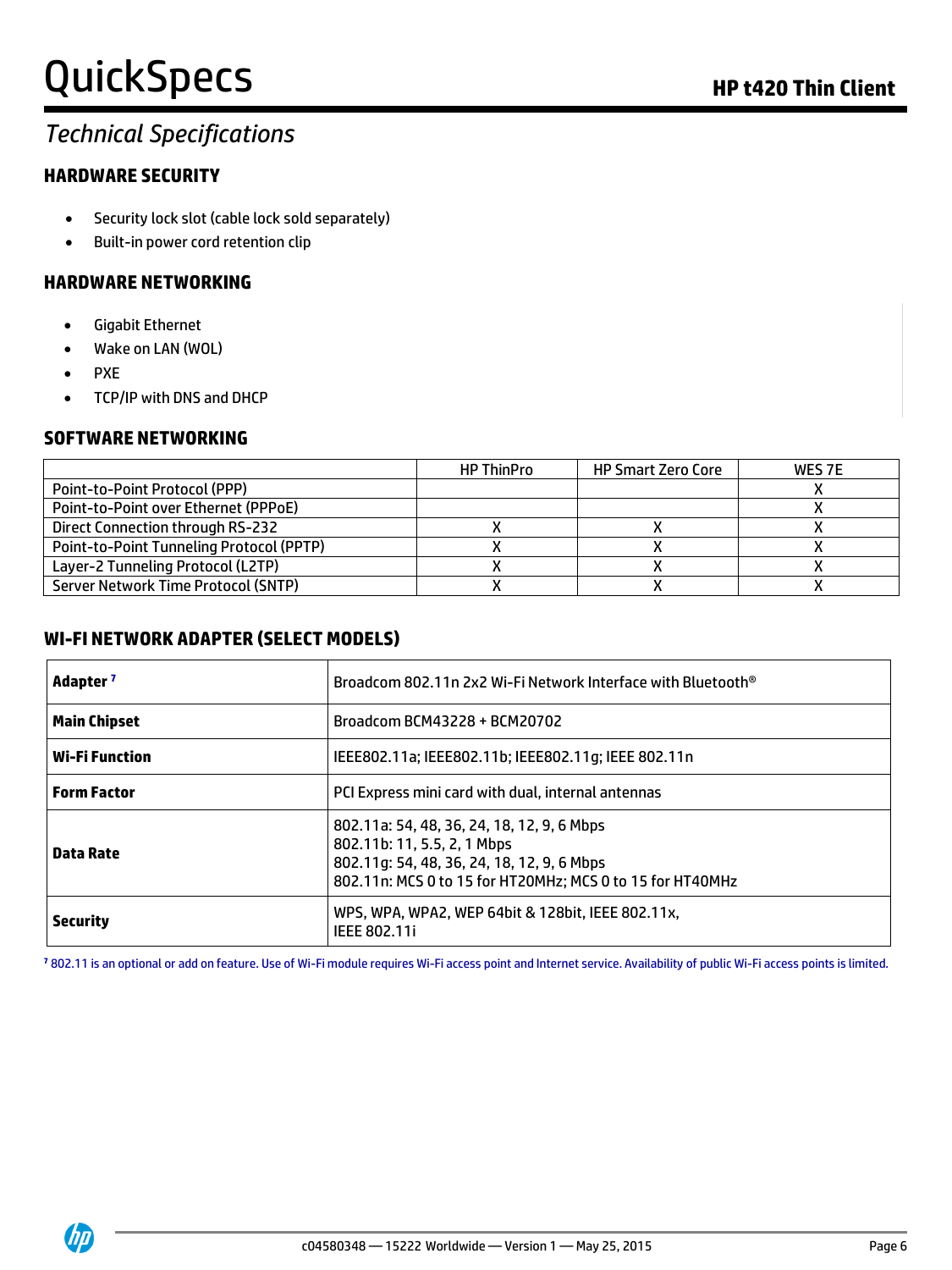## *Technical Specifications*

### **SERVER OS COMPATIBILITY/SUPPORT**

- Citrix XenApp 5 and later
- Citrix XenDesktop 3 and later
- Citrix Presentation Server 4.0 and later
- Windows Server 2003R2
- Windows Server 2008R2 Terminal Services
- Windows Server 2012/2012R2 Remote Desktop Services
- Windows 7/8/8.1
- VMware Horizon View Virtual Desktop Infrastructure

### **WEIGHTS / DIMENSIONS**

- 0.74 kgs; 1.63 lbs (weight)
- 180 x 140 x 35 mm; 7.08 x 5.51 x 1.37 in (dimension W x D x H)
- 0.88 liters; 53.4 cu in (volume)

### **POWER SUPPLY**

- 45W external power adapter
- Worldwide auto-sensing 100-240 VAC, 50-60 Hz
- Energy saving automatic power down
- Surge tolerant

The t420 Thin Client power adapter is sourced from a number of suppliers in order to ensure adequate supply and availability is maintained. The actual dimensions of the power brick will vary by supplier:

Acbel: 91.4 x 44 x 26.8 mm Chicony: 94.0 x 40 x 26.5 mm

### **COUNTRY OF ORIGIN**

China

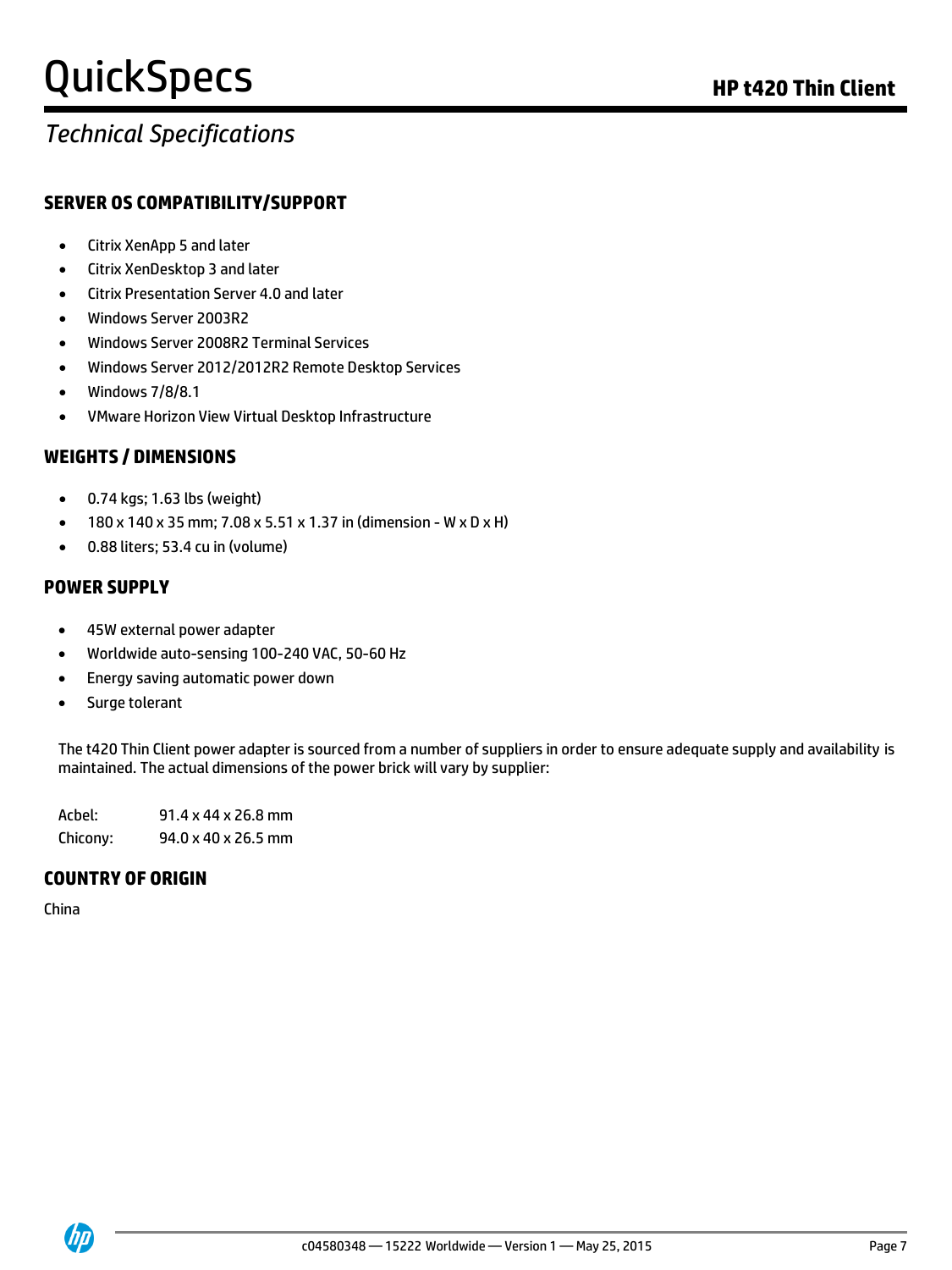## QuickSpecs **Mathematical Contract Contract Contract Contract Contract Contract Contract Contract Contract Contract Contract Contract Contract Contract Contract Contract Contract Contract Contract Contract Contract Contract**

## *Software*

| <b>Host Environment</b>                            | <b>Protocol</b> | <b>Smart Zero Core</b> | <b>ThinPro</b> | <b>WES7E</b> |
|----------------------------------------------------|-----------------|------------------------|----------------|--------------|
| <b>Microsoft Remote</b><br><b>Desktop Services</b> | <b>RFX</b>      |                        |                |              |
|                                                    | <b>RDP</b>      |                        |                |              |
| Citrix                                             | ICA             |                        |                |              |
|                                                    | <b>HDX</b>      |                        |                |              |
| <b>VMware Horizon</b>                              | <b>RDP</b>      |                        |                |              |
|                                                    | <b>PCoIP</b>    |                        |                |              |

| <b>Protocol Clients</b>                        | <b>Smart Zero Core</b> | <b>ThinPro</b> | <b>WES 7E</b> |
|------------------------------------------------|------------------------|----------------|---------------|
| <b>Citrix Receiver</b>                         |                        |                |               |
| <b>VMware Horizon</b>                          |                        |                |               |
| <b>HP TeemTalk Terminal</b><br><b>Emulator</b> |                        |                | via add-on    |
| <b>MS Remote Desktop Client</b>                | N/A                    | N/A            |               |
| <b>Free RDP</b>                                |                        |                | N/A           |

| <b>Browser Support</b>   | Smart Zero Core | <b>ThinPro</b> | <b>WES 7E</b> |
|--------------------------|-----------------|----------------|---------------|
| Mozilla Firefox          |                 |                | N/A           |
| <b>Internet Explorer</b> | N/A             | N/A            |               |

| <b>Security</b>                   | <b>Smart Zero Core</b>    | <b>ThinPro</b>     | <b>WES 7E</b>                                                 |
|-----------------------------------|---------------------------|--------------------|---------------------------------------------------------------|
| <b>Smart Card</b>                 |                           |                    |                                                               |
| <b>Logon Manager</b>              |                           |                    |                                                               |
| <b>Read Only Operating System</b> |                           |                    |                                                               |
| 802.1x                            |                           |                    |                                                               |
| <b>Image Protection</b>           | <b>Locked File System</b> | Locked File System | <b>Enhance Write Filter</b><br><b>File-Based Write Filter</b> |
| <b>Microsoft Firewall</b>         | N/A                       | N/A                |                                                               |

| <b>Session Brokers</b> | Smart Zero Core | <b>ThinPro</b> | <b>WES 7E</b> |
|------------------------|-----------------|----------------|---------------|
| Citrix XenDesktop      |                 |                |               |
| VMware Horizon         |                 |                |               |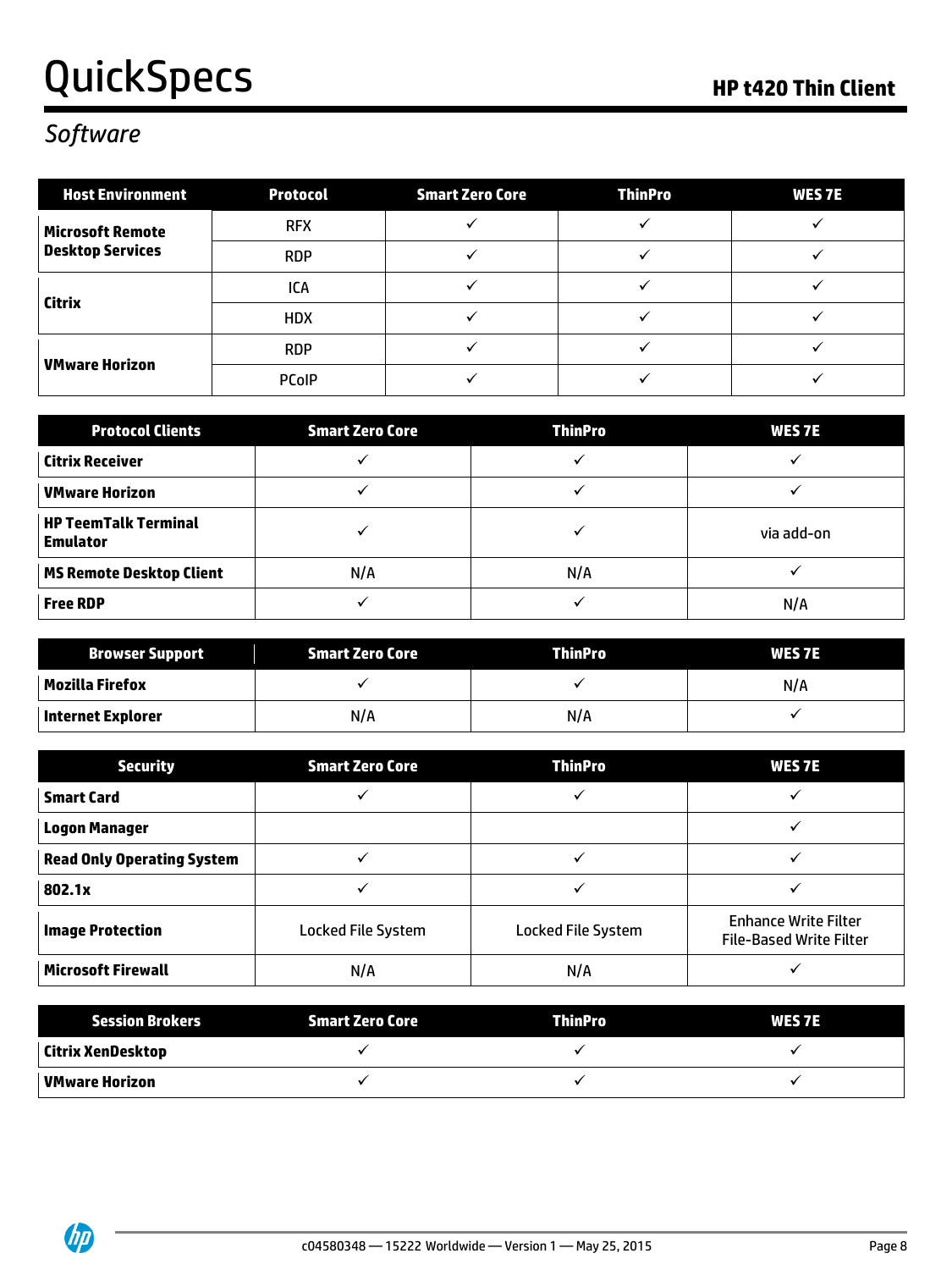## *Software*

| <b>Management Tools</b>              | <b>Smart Zero Core</b> | <b>ThinPro</b> | <b>WES 7E</b> |
|--------------------------------------|------------------------|----------------|---------------|
| <b>HP Device Manager</b>             |                        |                |               |
| <b>HP ThinUpdate</b>                 |                        |                |               |
| <b>HP Smart Zero Client Services</b> |                        |                |               |
| <b>HP Connection Manager</b>         |                        |                | N/A           |
| <b>HP Easy Shell</b>                 | N/A                    | N/A            |               |

| User Experience Software  | Smart Zero Core | <b>ThinPro</b> | <b>WES 7E</b> |
|---------------------------|-----------------|----------------|---------------|
| HP True Graphics          |                 |                | N/A           |
| HP Universal Print Driver | N/A             | N/A            |               |
| Windows Media Player      | N/A             | N/A            |               |

| <b>CODECs included</b>               | <b>Smart Zero Core</b> | <b>ThinPro</b> | <b>WES7E</b> |
|--------------------------------------|------------------------|----------------|--------------|
| MP3                                  |                        | ✓              |              |
| <b>WMA stereo</b>                    |                        | ✓              |              |
| <b>AAC stereo &amp; HE AAC</b>       |                        | ✓              | N/A          |
| <b>Microsoft AC3 encoder</b>         | N/A                    | N/A            |              |
| MPEG-1                               |                        | ✓              | N/A          |
| MPEG-4 part 2<br>(DivX, Xvid, H.263) |                        | $\checkmark$   |              |
| MPEG-4 part 10<br>(H.264, AVC)       |                        | ✓              |              |
| <b>WMV 7/8/9 VC-1 &amp; ASF</b>      |                        |                |              |

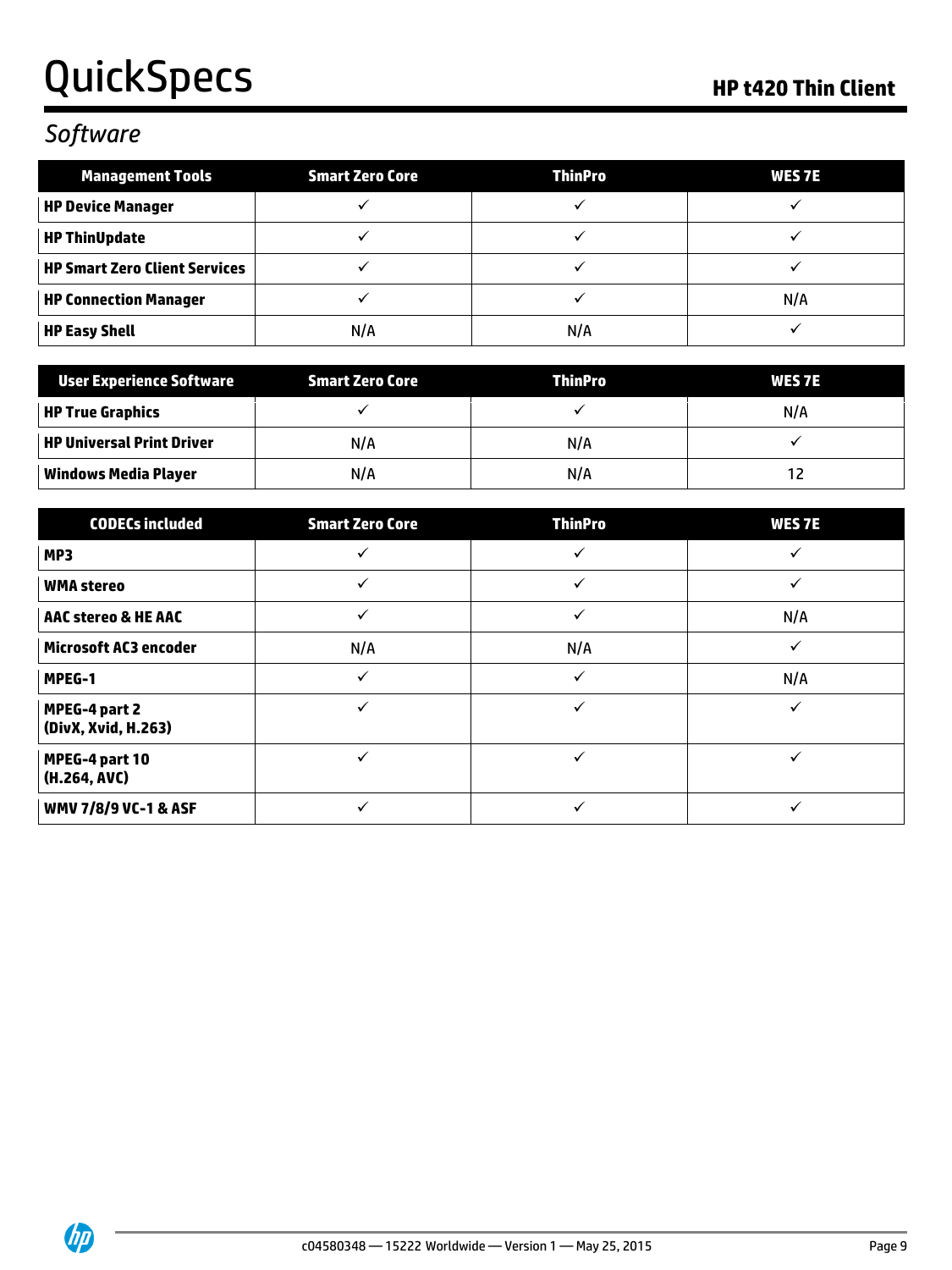## *Software*

### **TEXT AND GRAPHICS TERMINAL EMULATIONS**

**(PROVIDED BY HP TEEMTALK 7 IN HP THINPRO AND MICROSOFT WES 7E OPERATING SYSTEMS)**

| Emulation                                | <b>Terminal ID</b>                                                                                                                                                                                                       |
|------------------------------------------|--------------------------------------------------------------------------------------------------------------------------------------------------------------------------------------------------------------------------|
| HP 700-92/96                             | 70092, 70094, 70096, 2392A, 2622A                                                                                                                                                                                        |
| <b>IBM3151</b>                           | Mod11, Mod31                                                                                                                                                                                                             |
| <b>IBM3270</b>                           | 3278-2 (24x80), 3278-3 (32x80), 3278-4 (43x80), 3278-5 (27x132), 3278-2-<br>E (24x80), 3278-3-E (32x80), 3278-4-E (43x80), 3278-5-E (27x132), 3279-2<br>(24x80), 3279-3 (32x80), 3279-4 (43x80), 3279-5 (27x132), 3287-1 |
| <b>IBM5250</b>                           | 5291-1, 5292-2, 5251-11, 3179-2, 3196-A1, 3180-2, 3477-FC (27x132),<br>3477-FG (24x80), 3486-BA, 3487-HA, 3487-HC, 3812-1                                                                                                |
| VT52, VT100, VT100+, VT500 (7- or 8-bit) | VT100, VT101, VT102, VT125, VT131, VT132, M2200, VT220, VT240, VT320,<br>VT340, VT420, VT510, VT520, VT525                                                                                                               |
| VT HP220, VT UTF8                        | VT100, VT101, VT102, VT125, VT220, VT240, VT320, VT340, VT420, VT131,<br>VT132, M2200, VT510, VT520, VT525                                                                                                               |

**NOTE:** Wireless features, performance and support may vary depending on environmental variables such as placement, settings and firmware of your access points. Please contact your wireless vendor for support of your wireless environment.

## **LANGUAGES (local user interface)**

The following local user interface languages are available for Windows Embedded Standard 7E: English, French, German, Spanish, Dutch, Norwegian, Russian, Korean, Simplified Chinese, Traditional Chinese, Japanese and Arabic

The following local user interface languages are available for HP ThinPro and HP Smart Zero Technology: English, French, German, Spanish, Russian, Korean, Simplified Chinese, Traditional Chinese and Japanese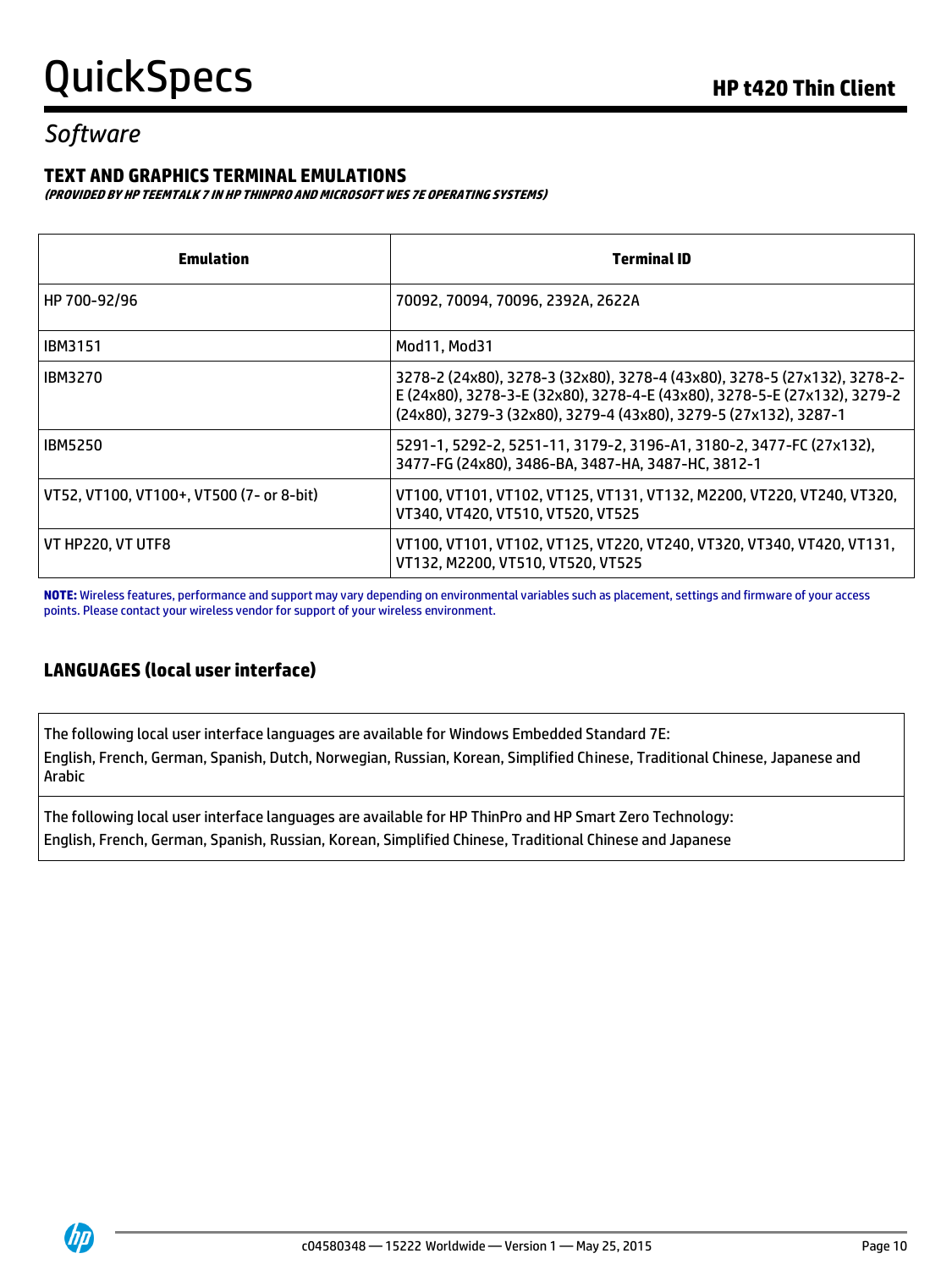## *Options and Accessories*

**Part #**

|                           |                                                                                                                                | Part #                                                                                   |  |
|---------------------------|--------------------------------------------------------------------------------------------------------------------------------|------------------------------------------------------------------------------------------|--|
| <b>Accessories</b>        | <b>HP Quick Release Kit</b>                                                                                                    | EM870AA                                                                                  |  |
|                           | <b>HP Integrated Work Center Stand</b>                                                                                         | G1V61AA                                                                                  |  |
| <b>Communications</b>     | <b>HP USB to Serial Adapter</b>                                                                                                | J7B60AA                                                                                  |  |
| <b>Input Devices</b>      | <b>HP USB Standard Keyboard</b>                                                                                                | <b>DT528A</b>                                                                            |  |
|                           | HP USB CCID Smartcard Keyboard                                                                                                 | <b>BV813AA</b>                                                                           |  |
|                           | <b>HP USB Optical Mouse</b>                                                                                                    | <b>DC172B</b>                                                                            |  |
| <b>Security</b>           | <b>HP UltraSlim Cable Lock</b>                                                                                                 | H4D73AA                                                                                  |  |
| <b>Care Pack Services</b> | 9x5 Next-Business-Day Advanced Exchange - 3 Years<br>9x5 Next-Business-Day On-Site Coverage - 3 Years<br>Hardware Installation | 331653-001; U4847E <sup>8</sup><br>331655-001; U4849E <sup>9</sup><br>331686-001; UJ865E |  |
|                           |                                                                                                                                |                                                                                          |  |

**<sup>8</sup>** Service levels and response times for HP Care Pack Services may vary depending on your geographic location. Restrictions and limitations apply. Service starts at date of hardware purchase. For details, visit: [www.hp.com/go/cpc.](http://www.hp.com/go/cpc) HP services are governed by the applicable HP terms and conditions of service provided or indicated to Customer at the time of purchase. Customer may have additional statutory rights according to applicable local laws, and such rights are not in any way affected by the HP terms and conditions of service or the HP Limited Warranty provided with your HP Product.

**9**U4847E is available in all regions; U4849E is available in Latin America and Asia-Pacific/Japan.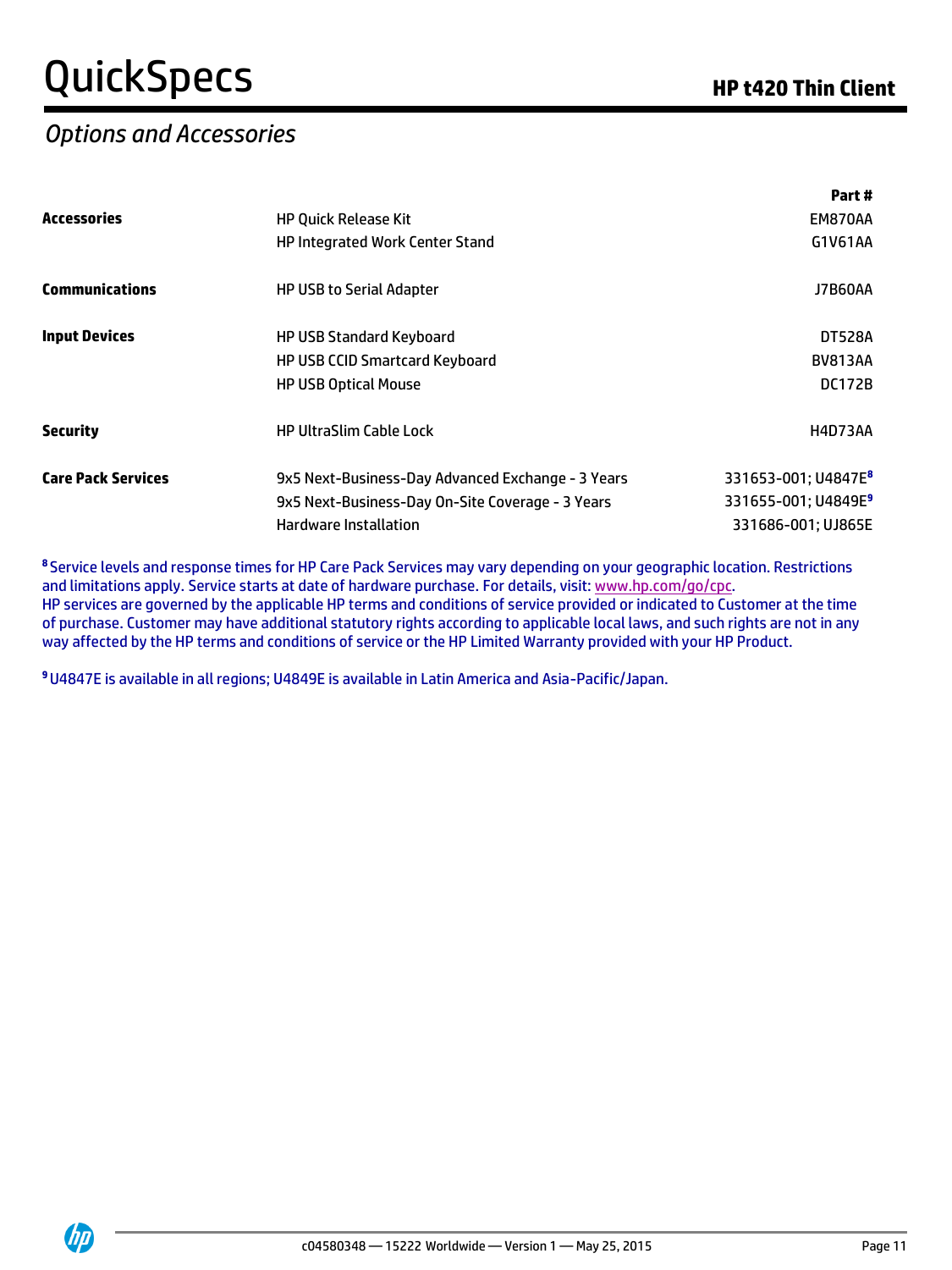## *Summary of Changes*

| <b>Date of change:</b> | <b>Version History:</b> | Description of change: |
|------------------------|-------------------------|------------------------|
|                        |                         |                        |